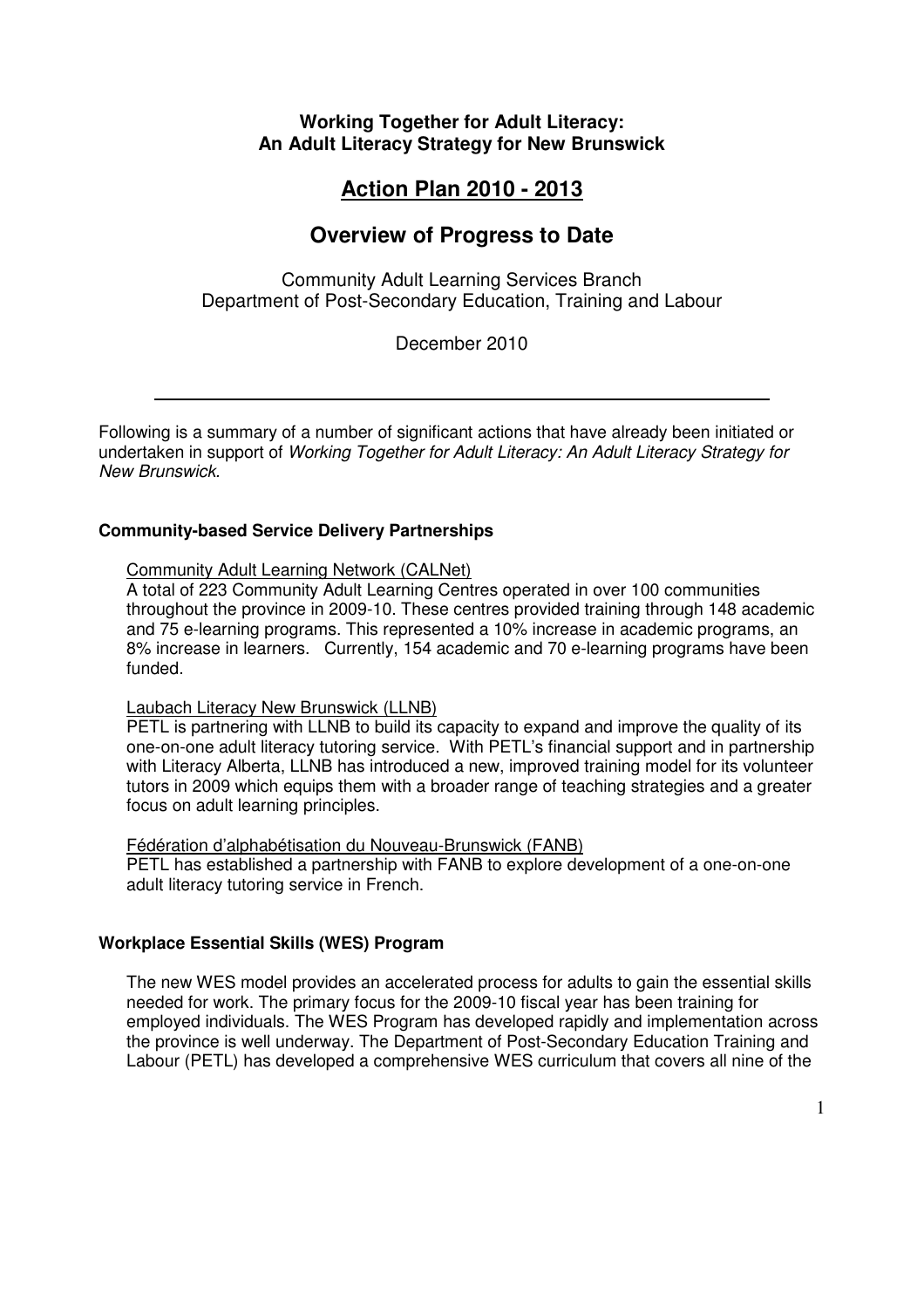essential skill areas<sup>1</sup>. There are seven WES Regional Teams to ensure a seamless delivery across all regions. Two Centres of Excellence have been established within the WES Program. The Centres are located at CCNB Bathurst (French) and NBCC Saint John (English). The Centres of Excellence provide leadership and expertise provincially in the development of learning materials, best practices, and trainer training. There have been 57 active initiatives since the program was implemented in November 2009. Currently there are 48 active WES initiatives.

### **Quality Service and Assurance Standards**

In response to the strong call for action in this area and in accordance with the department's commitment to further improve the quality and consistency of service delivery in New Brunswick, a Quality Framework for Adult Literacy and Essentials Skills Service Delivery has been developed. This framework comprises a number of elements: quality standards, operational support for quality, internal assessment and external evaluation.

The framework has been developed in consultation with many key stakeholders, including learners.

## **Professional Development Framework for Practitioners**

The Community Adult Learning Services Branch has established a new professional development framework for the Community Adult Leaning Network (CALNet). The primary purpose of the framework is to increase the qualification/skill set/knowledge of teachers, paid staff members and Regional Committee volunteers working/volunteering in CALNet. The framework addresses professional development in three areas by:

- providing opportunities for professional development for teachers to ensure all teachers have a Certificate in Adult Education as a minimum standard;
- providing opportunities to ensure provincially identified educational issues are addressed;
- providing funding to Regional Adult Learning Committees/Boards for professional development of staff and volunteers.

## **Family Literacy**

 $\overline{a}$ 

PETL is partnering with La Fédération d'alphabétisation du Nouveau-Brunswick (FANB) over the next three years to support a family literacy initiative. FANB has launched its family literacy pilot for Acadian and francophone parents in urban and rural New Brunswick, to help them develop essential skills that will enable them to contribute to the growth and development of their children, families and communities. The pilot project "Un programme d'alphabétisation familiale et communautaire ancré dans les communatés" has identified three sites where they will work with parents of children from kindergarten to grade two.

 $1$  The nine essential skills as defined by Human Resources and Social Development Canada are Reading text, Document use, Numeracy, Writing, Oral Communications, Working with Others, Thinking Skills, Computer Use and Continuous Learning.